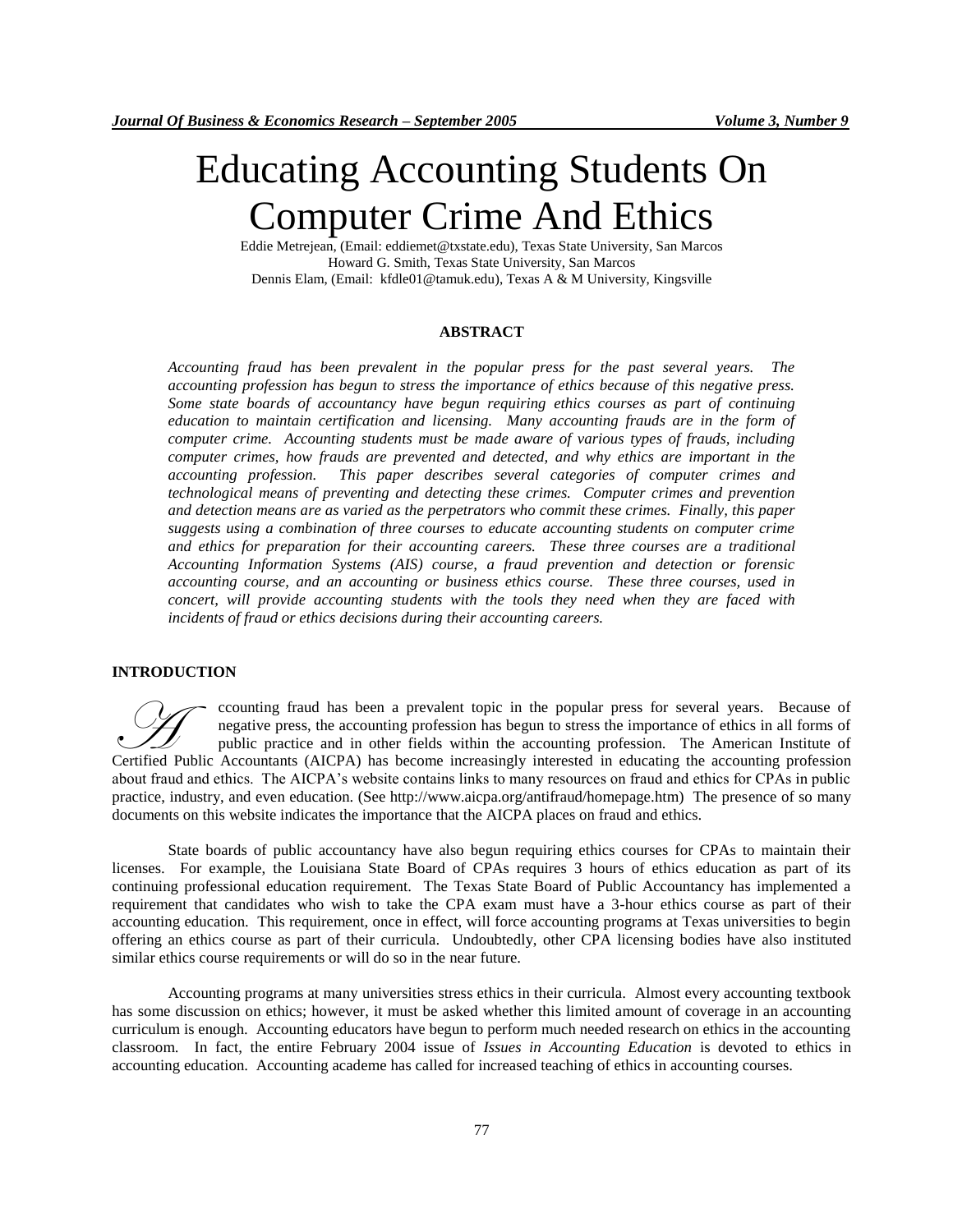# *Journal Of Business & Economics Research – September 2005 Volume 3, Number 9*

In order to understand why personal responsibility and accountability are important, accounting students must be made aware of the frauds that have lead to the increased emphasis on ethics in accounting curricula. One particular area of accounting fraud that receives much attention is computer crime and fraud. Computer crime or fraud has been defined in many different ways. One belief is that a computer crime is a crime that takes place within a computer or that is directed at a computer. Another belief includes a broader view of computer crime and asserts that a computer crime is one in which the computer is used in any capacity. (Romney and Steinbart 2003) No matter what the definition of computer crime, the effects of computer crimes have been and can be increasingly devastating to an organization. Society has become dependent on computer systems to provide vast amounts of information. As people demand more information, the computer systems become more complex and, in many cases, harder to protect.

Each year, the Computer Security Institute (CSI) and the Federal Bureau of Investigation (FBI) conduct a Computer Crime and Security Survey (heretofore called the CSI/FBI survey). The CSI/FBI survey encompasses respondents from many organizations from many different industries. This report shows the types of computer crimes, the technologies used to prevent the crimes, the number of attacks, and the dollar amount of losses by type of attacks. The 2003 report shows that the number of attacks was about the same in 2001 and 2002, but the financial losses caused by the attacks declined by approximately 56% from 2001 to 2002. The report showed that losses declined in areas such as theft of proprietary information and viruses, but increased in areas such as denial of service attacks, unauthorized access, and sabotage. (Computer Security Institute 2003) Estimates of losses from computer crimes range from \$300 million to over \$9 billion per year. However, the FBI also estimates than only one percent of computer crimes are detected. Many computer crimes go undetected or unreported; therefore, the actual amount lost to computer crime each year may never be known. (Casabona and Yu 1998)

The next section of this paper examines several types of common computer crimes. The following section examines several technologies that are being used to prevent and detect computer crimes. Finally, course offerings to be used to educate accounting students on computer crime, ethics, and fraud detection and possible content in those courses are suggested.

## **TYPES OF COMPUTER CRIMES**

Computer crimes come in many different forms. Some methods of committing a computer crime are unbelievably simple. Other methods are so complex that only computer experts and forensic accountants can wade through the myriad of details to find out exactly what crime was committed and how that crime was committed. In many cases, a computer crime is similar to a non-computer crime, but the crime is perpetrated using electronic means rather than traditional means.

This section examines several categories of computer crimes that are often committed by individuals within the organization. Organizations have no control over individuals who commit many crimes from outside of the organization, such as denial of service attacks or e-mail scams, so a discussion of such computer crimes is not warranted in this paper. Several of the computer crimes discussed are often committed by external individuals, but these crimes may also be committed by an organization's employees.

While computer crimes are divided into six separate categories for purposes of this paper, one should keep in mind that many computer crimes may be classified into several categories, and many computer crimes are known by various names and definitions.

## **Destructive Or Malicious Programs**

Destructive programs come in many forms and from many places. Perhaps the most common forms are computer viruses and worms. In most cases, such destructive or malicious programs are developed and unleashed by individuals external to the organizations affected. However, employees can certainly unleash these programs on their own organizations.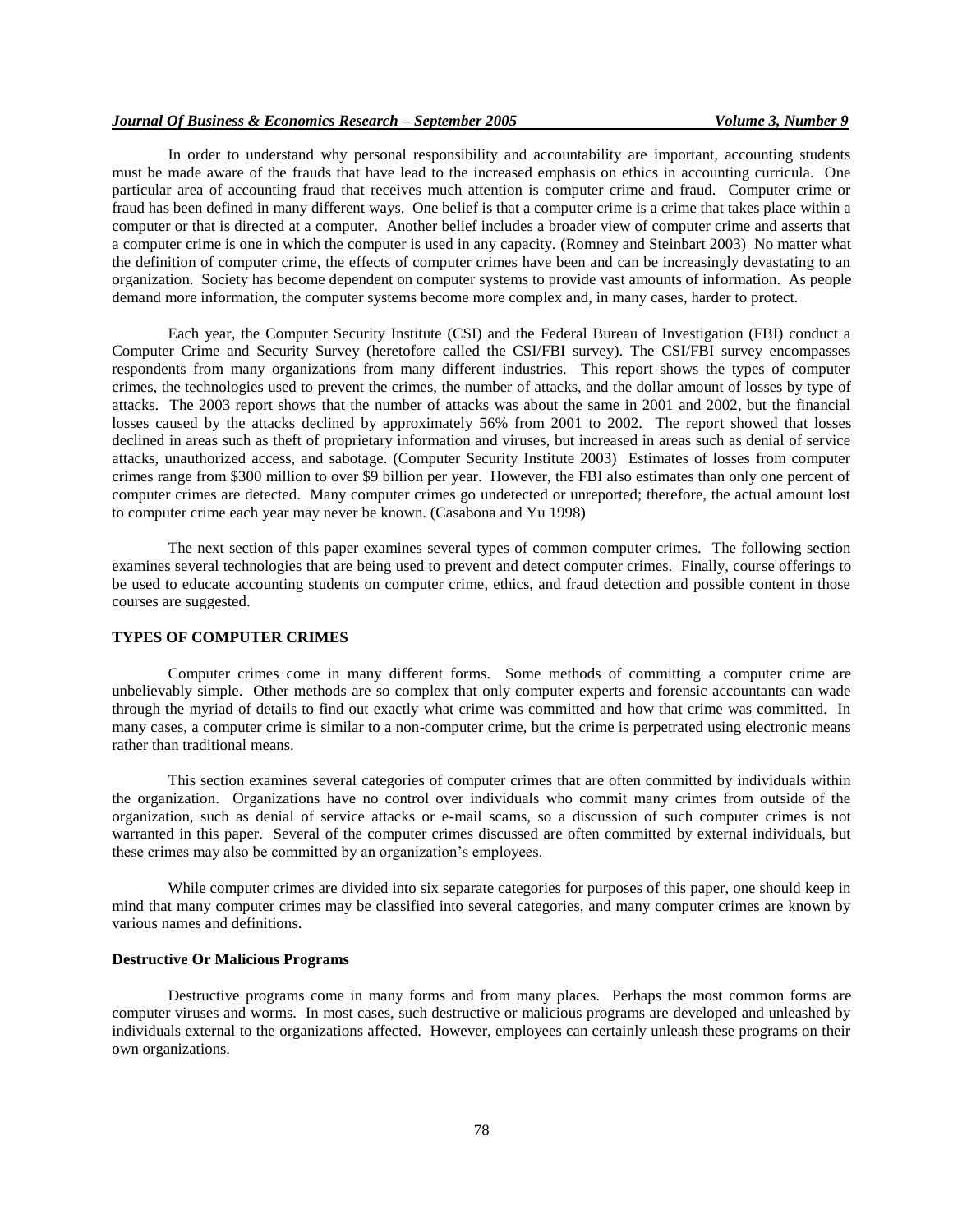Many definitions exist for computer virus and worm, and many people use the terms interchangeably. Generally, a computer virus is defined as a program or a section of a program that attaches itself to other programs and is easily spread. (Hall 2004; Romney and Steinbart 2003) In many cases, the virus is destructive; however, viruses are sometimes more of an annoyance than a danger to the computer or a network.

A worm is generally defined as a program that embeds itself into a legitimate program. (Hall 2004; Romney and Steinbart 2003) As with viruses, some worms are destructive, while others are not. Worms are often spread via email messages that the worm initiates.

One variation of a virus that is common is a logic bomb. A logic bomb is code inserted into an operating system or other legitimate program and is triggered by some predetermined event. Logic bombs are usually destructive in nature. One famous example of a logic bomb was the Michelangelo virus that was supposed to be triggered on March 6 (the artist's birthday) of each year. In 1992, the virus received a vast amount of publicity but had very little impact worldwide. (vmyths.com 2004)

Any of these destructive programs can be costly to an organization. For example, the CSI/FBI survey showed that 82 percent of organizations surveyed reported virus attacks in 2003. The total cost of those virus attacks was over \$27 million. (CSI/FBI 2004) Computer worm attacks are often classified as virus attacks in many such surveys.

## **Unauthorized Access Into Information Systems**

Information systems can generally be accessed in many ways, either internally or externally. Individuals who perpetrate this type of computer crime are commonly called hackers. In the past, hackers would intercept and steal data during transmission. Organizations began encrypting or scrambling the data, so hackers turned to other methods of gaining access to data. In essence, hackers are now breaking and entering, but they are doing so with a computer. Unauthorized individuals typically gain access through password sniffing or piggybacking. Password sniffing involves the use of a program that electronically guesses user IDs and password until the correct one is found. Piggybacking involves following a legitimate user through security into the system. (Luehlfing et al. 2003)

Individuals gain unauthorized access to information systems for many reasons. Some of these individuals gain unauthorized access for personal gain or to steal sensitive data, such as social security numbers, credit card numbers, or bank account numbers. Other individuals gain access to interrupt legitimate access into the computer system, and some simply vandalize websites or delete data from databases. In many cases, external hackers are simply trying to have fun, or they enjoy the challenge of seeing whether they can hack into organizations' computer systems. Whether obtained internally or externally, unauthorized access into information systems can be costly and damaging to any organization.

#### **Sabotage And Vandalism**

Sabotage and vandalism are not new and can be perpetrated by employees of an organization or by individuals external to the organization. Damage to an organization's physical computer system can be devastating if proper recovery plans are not in place. Most organizations have learned to put their computer systems in areas that are not easily accessible to unauthorized personnel. Many examples of disgruntled employees damaging computer hardware have been documented. By limiting physical access to the main computer systems, an organization can limit the physical damage done to computers by employees.

Rather than physically damaging computer hardware, some perpetrators sabotage or vandalize organizations' databases or websites. A perpetrator must be able to access the website files or the database to damage the files. Controlling access into the computer system is the first line of defense in such a case. Several examples of vandalism of web sites exist. For example, government websites are vandalized quite often by hackers. The U.S. Air Force, Central Intelligence Agency, and NASA have all had their websites vandalized. In addition, several Canadian government websites were vandalized in 1999. (Silverthorn 1997; McGullivray 2000)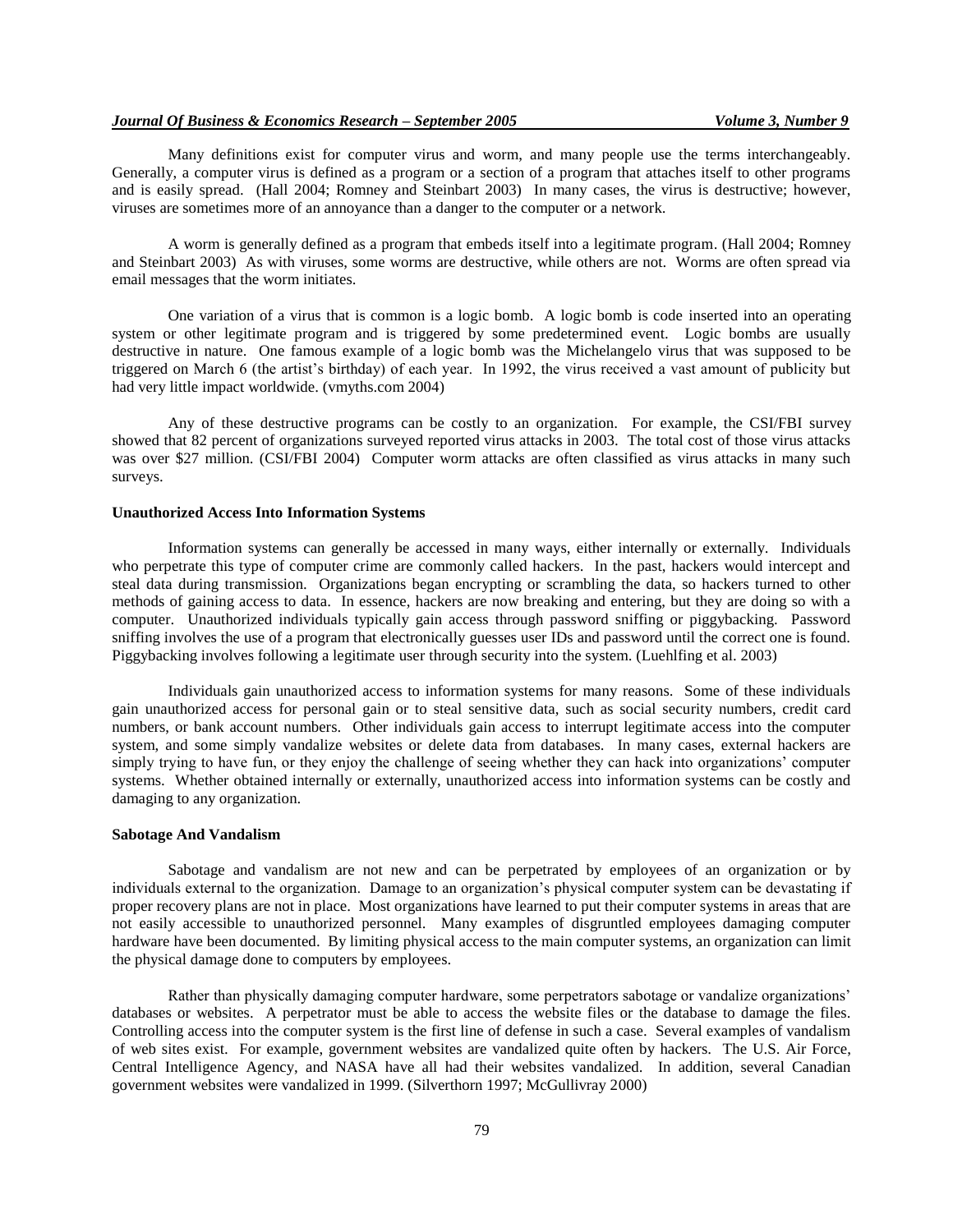## *Journal Of Business & Economics Research – September 2005 Volume 3, Number 9*

In some cases, an organization's website is changed, and the hackers place their own messages in place of the organization's information or the organization's website is used for a disinformation campaign. For example, disgruntled employees or hackers can break into an organization's website and post false information, such as false financial information or mergers, about the organization. Such misinformation can be costly or catastrophic to the victim and can lead to irreparable damage to the organization's reputation. Repairing the resulting damage can take many months and in some cases requires lawsuits. (McGillivray 2000) While these cases may not have been perpetrated by insiders, they are still important computer crimes because of the potential for losses.

## **Theft Of Proprietary Information**

One form of proprietary information theft is the equivalent of industrial espionage, which is the theft of sensitive information or trade secrets from an organization. In many cases, the theft of the information is perpetrated by a trusted employee who has access to the information. Such a crime can encompass complex techniques, such as hacking into databases or software and wiretapping, to simple techniques such as dumpster diving, i.e., rummaging through trash bins for discarded computer printouts or storage media. The loss of proprietary information can be devastating to an organization. Often, sensitive information is used on bids for jobs, and exposure of such information can lead to lost revenues. Alternatively, some employees or hackers attempt to steal trade secrets, which, if divulged, would lead to decreased competitiveness of the organization. In some cases, the proprietary information has been used to blackmail the organization (Whitman 2003)

The theft of intellectual property and software piracy is also considered to be the theft of proprietary information. The theft of intellectual property and software piracy are found in many forms and can be as simple as illegally copying a program to hacking into an organization's computer system and stealing the code for various programs. The Business Software Alliance estimates that 23 percent of all pieces of software in use were illegally obtained. Estimates of economic losses due to copyright infringement range from \$1.8 billion to \$9.2 billion per year. Losses include loss of revenue, lost jobs, wages, and tax revenue. (Harris 2003) Recently the software and other related industries, particularly the music industry, have been fighting back with lawsuits. However, in many cases, stealing the fruits of the work of others is considered easier and less expensive.

## **Data Manipulation And Financial Fraud**

One form of data manipulation, called data diddling, involves changing data within a database. Data manipulation includes adding, deleting, or altering data within the database. Generally, such manipulation is perpetrated by an employee of the organization and is aimed at changing the financial data. Changing financial data results in incorrect financial statements or other financial reports that many individuals, both internal and external, use to make important decisions.

Another common form of data manipulation is fraudulent data input. An accounting information system's input procedures are regarded as critical because once erroneous or fraudulent data enters the information system the output becomes suspect. Input fraud consists of submitting false data into the accounting information system, often in the form of unauthorized or forged source documents. This crime requires little, if any, computer skills. All that is necessary is an understanding of how transactions are entered into the computer system.

Several infamous cases of accounting frauds have included data manipulation to perpetrate the fraudulent financial statements. For example, WorldCom's fraud consisted partly of individuals within the company capitalizing line costs as prepaid capacity thus reducing expenses and increasing overall financial performance. (Zekany et al. 2004) Fraudulent entries that manipulated the accounting data resulted in a portion of the \$11 billion fraud perpetrated by executives within WorldCom. This example is extreme, but it is an example of the damage that may be done by manipulating accounting data to commit financial fraud.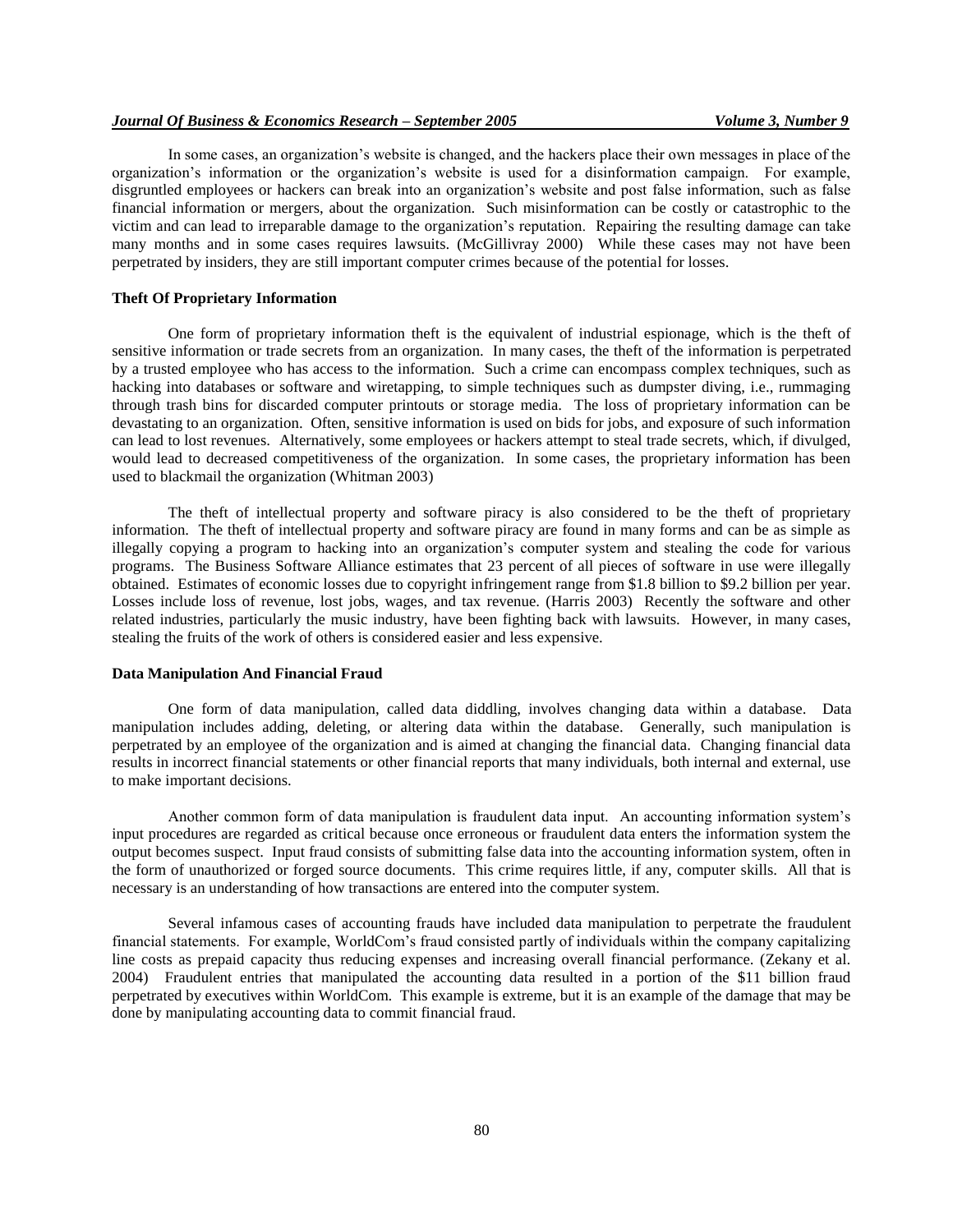# **Theft Of Computer Hardware**

Another form of computer crime is the theft of computer hardware. Naturally, if computer hardware is stolen, the data within the computer is also stolen and may be used for any number of fraudulent schemes. While computer hardware is usually stolen by people external to the organization, employees often "borrow" computer hardware.

Theft of hardware is often in the form of laptop computer theft. The CSI/FBI survey shows that laptop theft was the second most common form of computer fraud in 2003, with over 47 percent of respondents indicating that their organization had been the victim of laptop theft. (Computer Security Institute 2003) While replacing a laptop can be expensive in some circumstances, the major danger with laptop theft is that the person who steals the laptop may now be able to access the organization's internal networks, and he or she may be able to perform any number of fraudulent or destructive activities and cause problems within the organization.

Laptops are not the only type of computer hardware that is stolen. Central processing units (CPU), personal digital assistants (PDA), flash memory devices, and other types of computer hardware are often easy targets. Any portable computer devices or computer hardware that is somewhat easy to move are easy targets for hardware theft. In any case in which computer hardware is stolen, sensitive data or access to networks may be compromised, either of which could prove to be costly to the organization.

# **USING TECHNOLOGY TO PREVENT AND DETECT COMPUTER CRIME**

Computer crimes and fraud can be prevented and detected in many ways. Physical controls, such as locks and controlled access to computer centers, hardware, and documents related to accounting transactions can prevent perpetrators from gaining access into the accounting information system. Most organizations have some level of physical controls in place, but many organizations also use technology to help prevent and detect computer crimes and intrusions. Computerized crime prevention can range from simple controls, such as passwords, to complex software that scans an information system for unusual occurrences or changes made to the system. Accounting students should be knowledgeable about using technology, both simple and complex, to prevent and detect computer crime because nearly all organizations have computerized accounting information systems, and these systems invariably use some forms of technology to prevent and detect computer crimes. Without knowledge of these techniques, an accounting student is at a disadvantage.

This section examines several techniques that are commonly used to prevent access into an information system and detect intrusion if or when it does occur. This list of computerized prevention and detection techniques is not all-inclusive. Instead this list is meant to give an idea of the types of controls that are used to prevent computer crimes and fraud.

## **Controlling Access Into A Computer System**

As mentioned above, the preference is to prevent computer crimes before they occur. The first line of defense is preventing access into a computer system is to prevent physical access to the computer system. However, once a perpetrator gains physical access, another line of defense must be in place to prohibit entry into the computer system. Examples of techniques that are commonly used to control access into a computer system are passwords, biometrics, and firewalls. Perhaps the most common type of access control is the password. Individuals are required to have passwords, typically in combination with a user ID, to gain access into a computer system. Passwords provide some assurance against unauthorized access, but they are by no means foolproof. Many passwords are easy to guess and provide little, if any, protection to an organization. Therefore, passwords should not be used alone for complete control of unauthorized access.

Another method that is used to control access into a computer system is biometrics, which involves the use of some physical characteristic of a person to allow or deny access into a computer system or some secure area of a facility. Examples of biometric devices are systems that use scanners that recognize fingerprints, voice prints, retina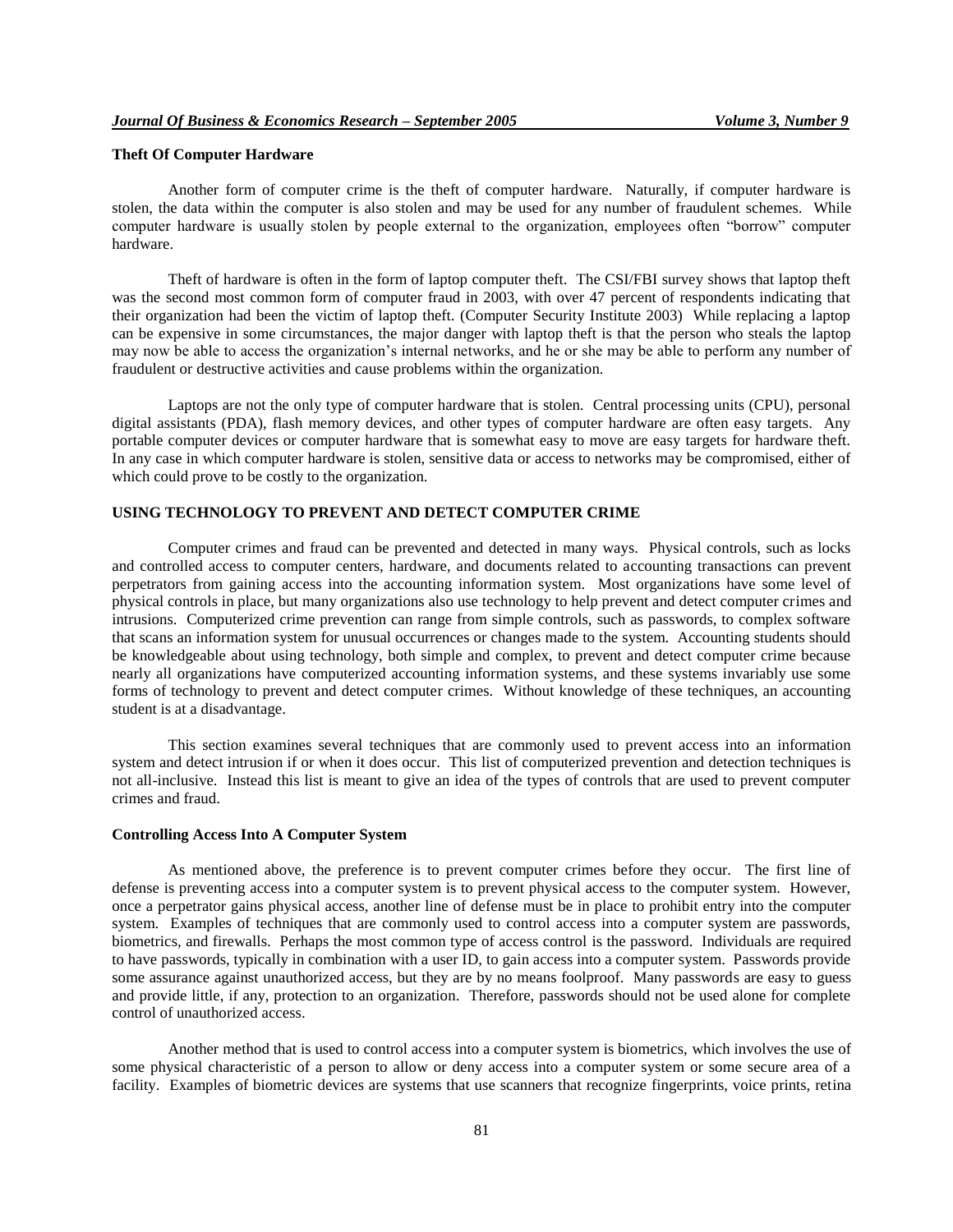patterns, and even signatures or keyboarding patterns. (Hall 2004) The use of biometrics for controlling access is becoming more common because of decreases in the costs of the technology. Organizations may use biometrics in combinations because, as with passwords, these devices are not foolproof.

Firewalls are commonly used to prevent unauthorized access into the information system by outsiders. Firewalls are typically a combination of hardware and software that acts as a buffer between an organization and the outside world, usually the Internet or a value added network (VAN). (Romney and Steinbart 2003; Hall 2004) In effect, the firewall acts as a filter to keep out unwanted communications, both incoming and outgoing. Some organizations also place information that they want to shield from outsiders on a separate Internet server that is placed behind a firewall. This server acts as another buffer between the outside world and the organization's information system. If a hacker gains access to the Internet server, only public information can be corrupted or stolen because the proprietary or sensitive information is stored on a separate server that is further protected from the outside world by another firewall. Many organizations use concepts, such as this one, that are based on redundancy to protect themselves from undesirable events.

## **Controlling Data Input**

As stated above, the input process is the most critical process in an information system. Data that enters the information system is what gets processed and output. Computer-based information systems usually use some type of input validation routines to examine data being input. These validation routines can be as simple as checking the types of characters being input into certain fields or as complex as routines that check the reasonableness of data entered into fields. Other examples of validation routines include validity checks, sign checks, completeness checks, sequence checks, and consistency checks, to name a few. (Moscove et al. 2003; Hall 2004)

If the perpetrator is the person who is entering the data, input controls may not be very effective. As mentioned earlier, access controls also act as input controls. If a perpetrator can get to the input devices, then he or she may be able to obtain unauthorized access to the input routines of the information system. Access controls and input validation routines provide protection against such frauds, but as with most controls, they are not foolproof.

## **Controlling Output From The Computer System**

The purpose of an accounting information system is to be able to obtain useful information that is relevant and necessary to make decisions. While the input process may be the most critical process in an information system, the output must also be controlled. Many computer criminals scavenge trash bins to find sensitive or proprietary information that they can use to commit their crimes. Although theft of hard copy documents may not technically be a computer crime, the output that is being stolen comes from a computer information system. Methods of controlling hard copy computer output include shredding all documents that are no longer needed, control lists that indicate who should and should not receive certain reports, and document retention polices.

Interception of electronic communications is another method that perpetrators use to steal computer output. This form of computer crime is similar to wiretapping. The most common method of preventing the theft of electronically transmitted data is encryption. Encryption is the scrambling of data that is transmitted over communications lines. (Moscove et al. 2003; Hall 2004) If the data is stolen, the perpetrator gets only garbled data that cannot be used. The legitimate recipient of the encrypted data must have an encryption key to unscramble the data. Without the encryption key, the data is practically useless. Encryption is also used to scramble the data that is stored in an organization's database to protect that data from hackers. (Hall 2004)

## **Preventing And Detection Destructive Programs**

The CSI/FBI survey indicates that 82 percent of organizations surveyed reported some type of attack from destructive programs. Viruses can be prevented in many ways. Two ways to prevent computer virus infections are antivirus control procedures and antivirus software. Antivirus control procedures include items such as: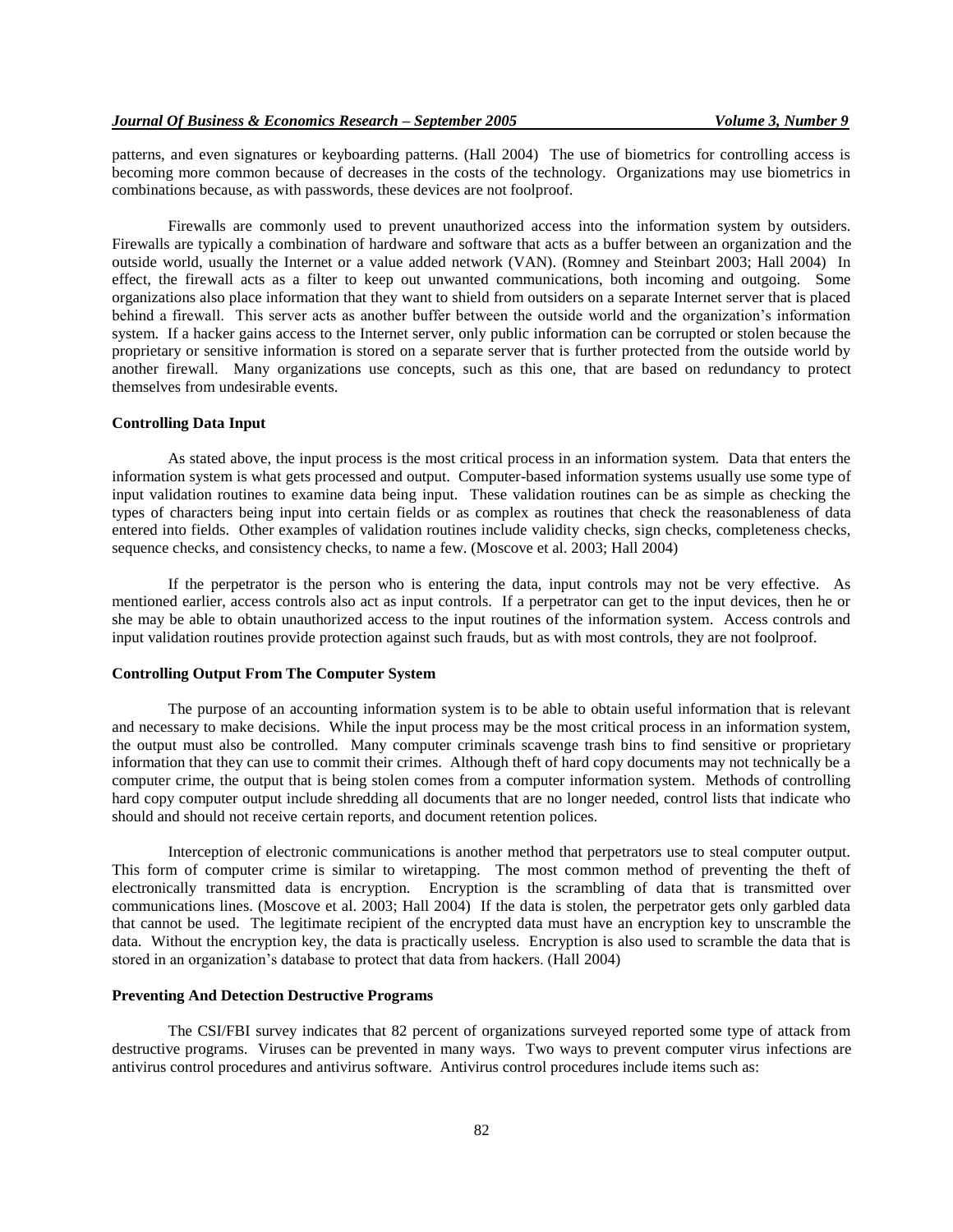- Buying software only from reputable vendors,
- Avoiding copying software,
- Prohibiting the downloading of files from the Internet,
- Deleting e-mail messages from unknown sources without opening them,
- Discouraging the exchange of computer disks,
- Periodically performing virus scans with antivirus software. (Moscove et al. 2003)

Although many organizations have antivirus procedures in place, viruses and worms invariable do enter computer systems. A good protection against such intrusion is antivirus software. Antivirus software scans input and computer or network files for computer code that resembles the code of known viruses. Antivirus programs generally have an antivirus feature that detects viruses as they are downloaded via e-mail or other means. In this case, antivirus software acts as a preventive control. Preventing viruses is the best method of protecting an information system from damage; however, realistically, computers do get viruses. In that case, the antivirus software can detect and usually destroy or quarantine the virus.

Antivirus control procedures are often better preventive controls than antivirus software. New viruses are created daily, and many antivirus software vendors have trouble keeping their software updated. In this case, some viruses or worms can go undetected until the software is updated. Also, many organizations shift the responsibility to scanning for viruses up to individual computer users. These users often do not take the time to perform the scans, which increases the likelihood that the organization's network will become infected. The potential damage caused by a destructive program can be crippling to even the largest organizations.

## **Detecting Intrusions Into Computer Systems**

Organizations naturally want to prevent intrusions into their information systems, but hackers can get past many of the preventive controls that organizations implement. In such a case, the organization must be able to detect the intrusion to stop it. Several methods can be used to detect an intrusion into a computerized information system. Examples of detection technologies that are used are trip wires, honey pot lures, and anomaly detection systems. Once the intrusion has been detected by any of theses methods, the organization can begin to determine what was accessed and by whom, when the unauthorized access occurred, and whether any damage was done, among other things. The organization can then develop preventive measures that can be put in place to prevent such intrusions in the future. One method of developing new controls is the use of vulnerability checking tools. These tools are used to examine computer systems for areas that may be potential security risks. While vulnerability checking tools are generally considered preventive measures, but they are often used to monitor and detect suspicious patterns of usage or changes in configurations that may be the result of a hacker. (Luehlfing et al. 2003)

Trip wires take snapshots of key system characteristics at periodic intervals. When hackers enter a computer system, they often unknowingly alter files and directories. The trip wire devices detect these changes and alert the organization that unauthorized changes have been made.

Anomaly detection systems are similar to trip wires. These systems examine the information system for deviations in expected activity. These deviations provide clues that a computer crime may have been committed. (Luehlfing et al. 2003)

Honey pot lures are used to trap a hacker long enough for the hacker to be identified and possibly apprehended. This method of intrusion detection also stores some evidence of the intrusion that can be used in prosecuting the hacker if apprehended. (Luehlfing et al. 2003)

Although these methods can be quite effective for detecting intrusions, none are foolproof. As with any software, these programs may not work exactly as planned. In some cases, a single intrusion detection system may not be enough. Legitimate changes may be mistaken for unauthorized intrusions. Also, experienced hackers may be able to evade the detection techniques. (Luehlfing et al. 2003) In spite of their limitations, these are better than having no intrusion detection systems at all.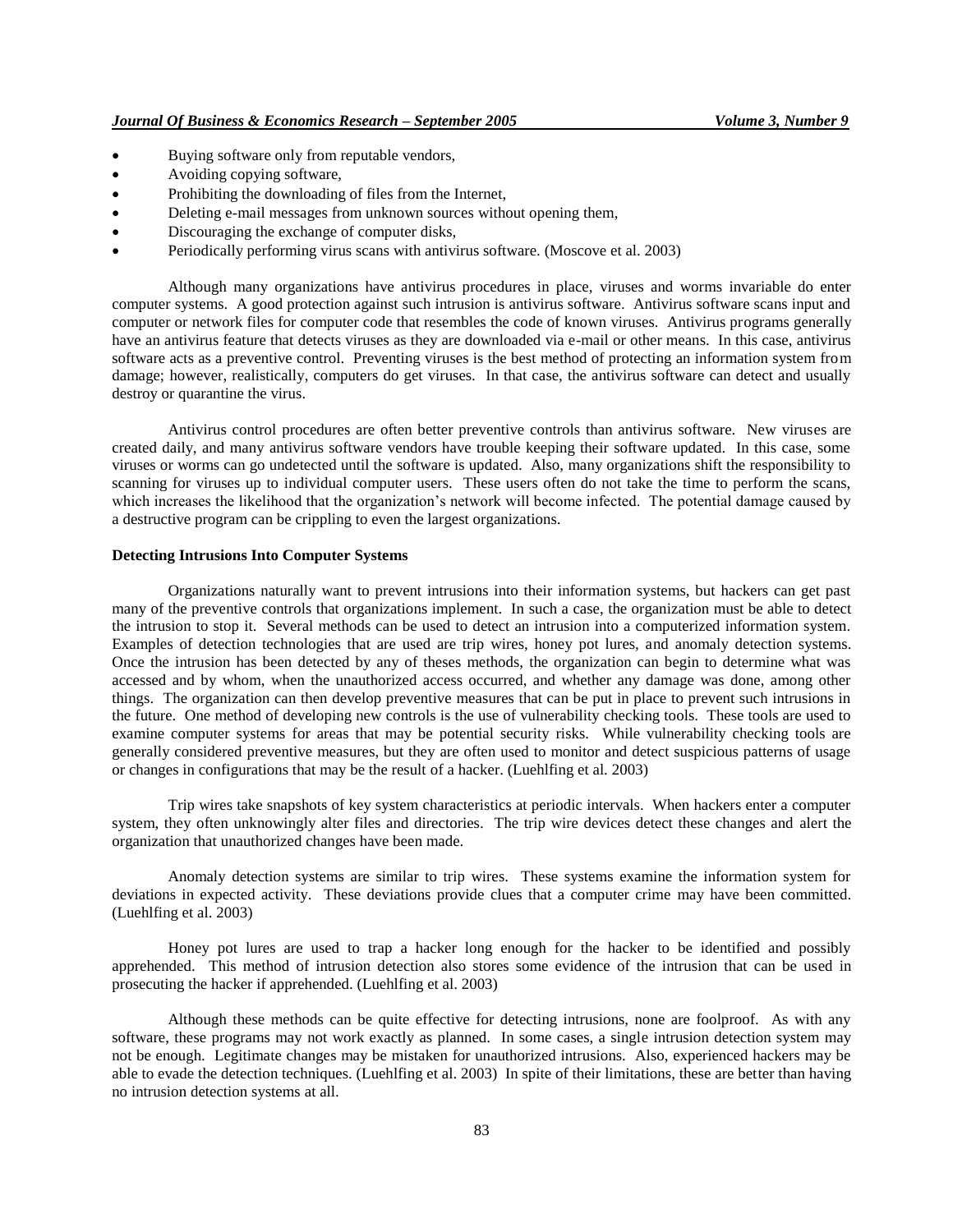# **SUGGESTIONS FOR EDUCATING ACCOUNTING STUDENTS ON COMPUTER CRIME AND ETHICS**

Accounting students need a good working knowledge of fraud, including frauds committed using computers, and ethics. Students should be aware of the types of computer crimes that are committed, the agencies or people who investigate computer crimes, and how to detect computer crimes, especially if a student plans to work in the area of technology. No single accounting course can provide students with all of this knowledge. Calhoun et al. (1999) suggest that business ethics courses should be a part of the core curriculum in colleges and universities. Accounting students should have more than an ethics course to prepare them for their careers. This paper suggests using three courses to educate accounting students about computer crimes and fraud, detecting fraud, and ethics. These three courses are a traditional accounting information systems course, a fraud detection and/or forensic accounting course, and an accounting or business ethics course. Of course, traditional auditing course also include coverage of fraud and internal controls, especially in the wake of the infamous accounting fraud scandals in recent years, such as Enron, WorldCom, Adelphia, and Tyco. Therefore, auditing courses also add to an accounting student's education on ethics.

Almost all accounting curricula include an accounting information systems (AIS) course, either as a required course or as an elective. The coverage of AIS courses, whether taught using an AIS textbook or instructor notes, generally includes a discussion of fraud, including computer crimes, and internal controls. These courses also include discussion of ethics in accounting and information systems in general. AIS courses are a good starting point in an accounting student's ethics education; however, because of the number of topics that are covered in most AIS courses, the coverage of ethics in computer environments is typically not comprehensive. For example, many AIS textbooks devote at least a chapter to fraud and internal controls used to prevent and detect fraud, but only a portion of one chapter is typically devoted to the issue of ethics in business. Further, textbooks seldom cover ethics related to accounting systems and computers in sufficient detail. Therefore, accounting curricula should include other courses that will allow students to obtain more knowledge on fraud and ethics. Accounting programs that offer graduate degrees have the ability to offer graduate level AIS course in which more ethics can be covered. However, many graduate AIS courses cover advanced technology topics rather than more ethics.

Another suggested course is a fraud detection or forensic accounting course. For an individual to understand the details of frauds that are committed, he or she must understand the different types of frauds and how they are perpetrated. This course should include discussion of not only the types of frauds that are commonly committed, but also of the agencies or people who investigate these crimes. A fraud detection course is the logical place in which to teach these topics.

The fraud detection course should include an in-depth study of how and why frauds are committed. Computer crimes and frauds perpetrated using the computer should be included in the discussion since virtually all organizations have computerized information systems. Such coverage should give students insight into how the perpetrators come to the decision of why and how they commit their crimes.

Deterring fraud should also be included in a fraud detection or forensic accounting course. All things being equal, preventing fraud from occurring is preferred to detecting the fraud after it has happened. The traditional auditing and AIS courses typically include coverage of internal controls and prevention of fraud, but an understanding of fraud prevention techniques may help students understand how the crimes are committed.

Finally, the fraud detection course should include discussion of how frauds are investigated and resolved. If possible, discussion of the organizations that typically investigate computer crimes should also be included in the course. Case studies are appropriate for a course on detecting fraud because of the vast amount of information on fraud in academic articles and in the popular press at any given time. Guest speakers can be integrated into the course to share their experiences in the field of fraud detection so the students understand how important this field is to the accounting profession. Supplementing the professor's knowledge with guest speakers can usually add valuable material to almost any fraud prevention course. Also, many practitioner and academic articles have been written on preventing and detecting fraud. Such articles typically make excellent outside sources for supplementing any textbook used in the fraud detection or forensic accounting course.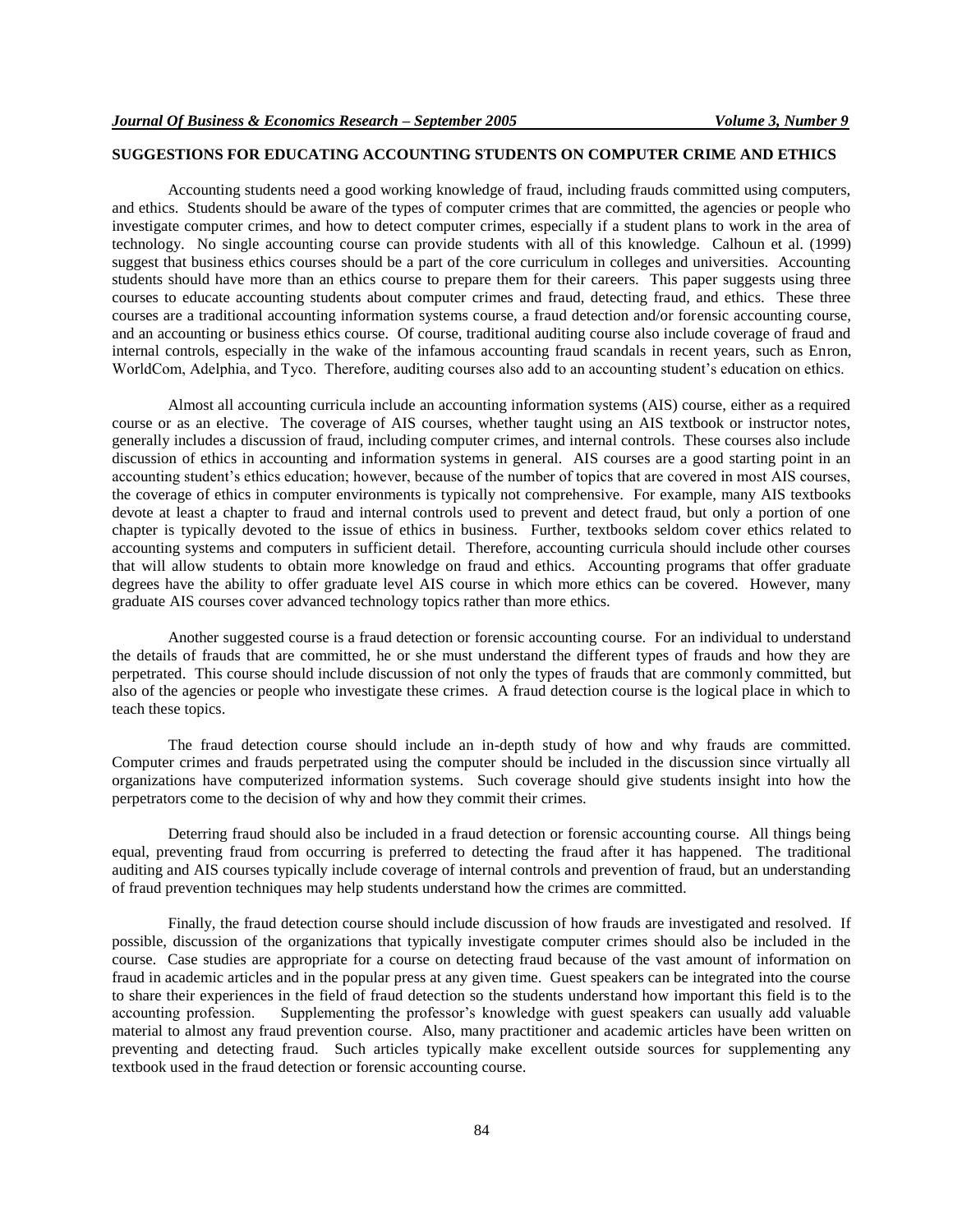Examples of specific topics that might be included in a fraud prevention and detection course are:

- General fraud categories, i.e., financial statement fraud, misappropriation, tax fraud, etc. and the specific frauds that fall into each category, including computer crimes when applicable;
- Perpetrators of fraud and their motivations;
- Control frameworks, particularly COBIT;
- Fraud detection tools and methods of detecting fraud, particularly in computerized environments;
- Interviewing in fraud investigations or examinations; and
- Organizations that investigate frauds

These topics are not all-inclusive nor in any particular order of coverage, nor must they all be included in a fraud prevention and detection course the course to be effective.

Some accounting programs already offer fraud detection or forensic accounting courses. Others may have plans to create such a course to be offered in the near future. Many accounting academics have some experience with fraud detection since many were auditors before turning to academe. Auditors are often exposed to detecting and investigating fraud in the work that they perform for their clients. Therefore, accounting professors are often well suited to teach a fraud detection course. As an alternative to the accounting department offering a fraud detection course, many criminal justice departments offer similar courses on fraud, although such courses do not typically focus on accounting frauds and may not focus on computer crime. For accounting programs that do not have professors who are experienced in fraud detection or that are looking for a different perspective on the topic, using a criminal justice course to supplement an accounting education may be an acceptable alternative.

Another course that will help to educate accounting students is a business or accounting ethics course. As mentioned earlier, almost all accounting courses include some discussion of ethics. However, in many cases, these discussions are limited and may not enough to persuade students that ethics are critically important to the accounting profession and in the business world. In the wake of the recent accounting scandals, states have begun requiring that accounting students take an ethics course as part of their preparation for an accounting career, so many accounting programs have no choice but to offer an ethics course.

The ethics course should preferably be taught by an accounting professor, and the course should focus on accounting and business ethics rather than ethics in general. Philosophy departments at many colleges and universities offer courses on ethics that examine the concepts of ethics being determining right from wrong. However, an accounting or business ethics course narrows the focus to the accounting or business environment so that students can relate ethical issues to the preparation for their careers in accounting.

The ethics course should include as many current events as possible. Current fraud investigations and trials of individuals or organizations that have been accused of committing frauds are quite common in the popular press. Many recent academic and practitioner articles have been written on ethics in the accounting profession and educating accounting students on ethics. In addition, many books, videos, documentaries, and movies include fraud or the investigation of fraud. These media, especially popular movies, usually stimulate the interest of students and can be used to examine the ethical choices that were made by the perpetrators. Current events and teaching media other than textbooks often keep the attention of students better than lectures, so as many alternative formats should be used in the ethics course since so many worthwhile examples exist.

Examples of specific topics that might be included in an accounting ethics case are:

- Professional and corporate codes of ethics;
- The significance of a public accounting firm's culture in promoting ethics;
- Laws, regulations, and standards that pertain to ethics;
- Oversight bodies that are responsible for "legislating" ethical standards;
- An examination of the differences in ethics among groups, i.e, new professionals versus older professionals, professionals versus non-professionals, etc. and the erosion of ethical standards in recent times;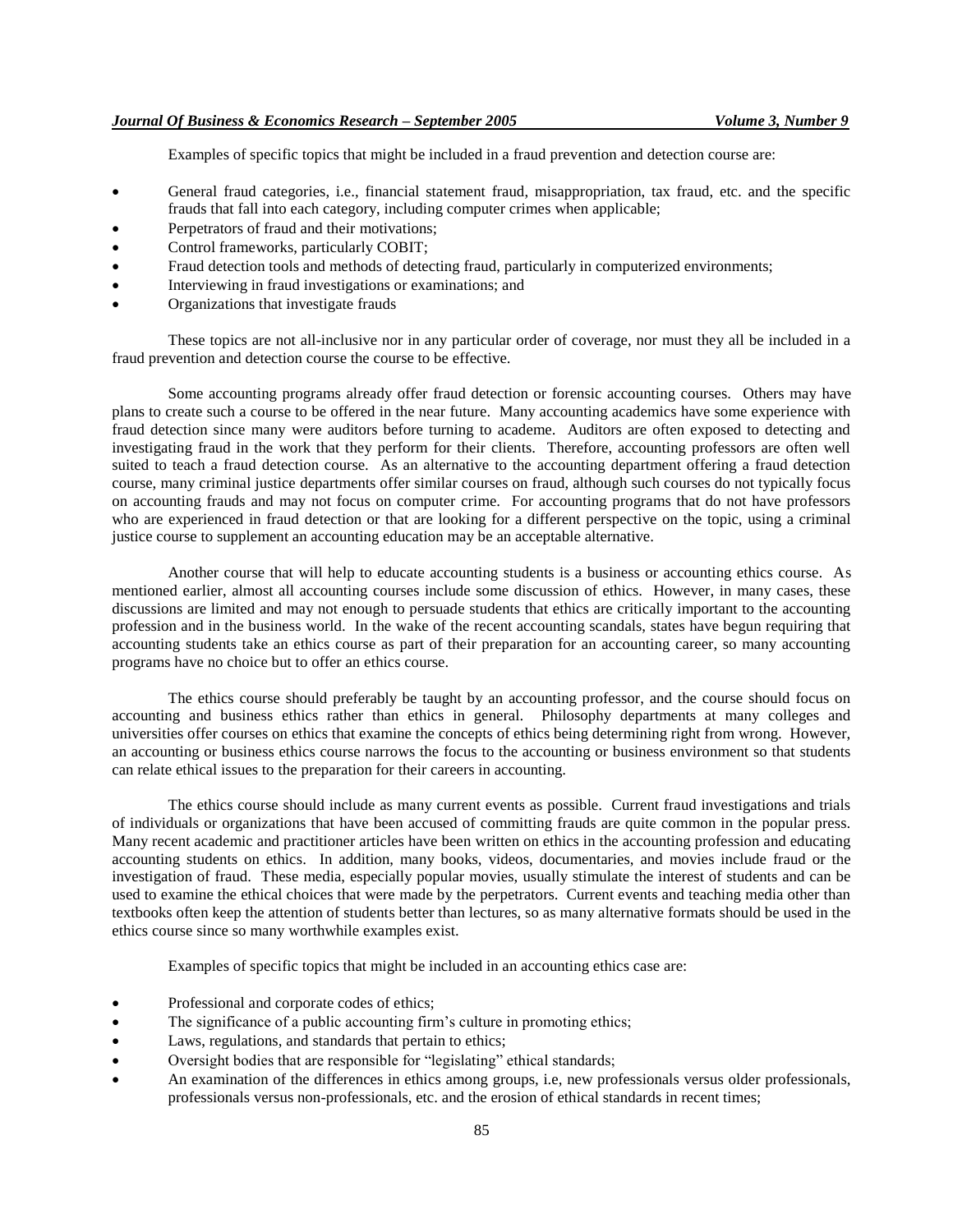- Responsibility of the CPA to clients, the public, and the profession;
- Challenges to CPAs in keeping the public trust.

As with the fraud detection course, these suggested topics are not all-inclusive, nor are they required in every ethics course. Many accounting professors have their own ideas about what is important enough to be included in an ethics course. As long as the basics of ethics and ethical behavior in the accounting profession and in business environments in general are covered and the students are made aware that ethics are a critical part of the accounting profession, the coverage in the course need not be set in stone.

These three courses should give accounting students a good start on building an ethical framework. Accounting students must have sufficient knowledge of computer fraud to be an effective accounting professional. The traditional AIS course and a fraud detection or forensic accounting course give students the foundation they need to understand why and how computer crimes and fraud are committed. Although many people feel that ethics cannot be taught, continued exposure to the topic gives accounting students a good foundation for making choices in situations with which they will be faced during their careers.

## **CONCLUDING COMMENTS**

The accounting profession has seen several recent incidents of fraud that have shaken the foundations of the profession. For example, WorldCom and Enron have both been implicated in frauds that have involved their auditor, and HealthSouth and Tyco have been implicated in frauds that involved their upper managements. One-time "Big Five" accounting firm Arthur Andersen basically no longer exists as a result of lapses in ethics and competence that constituted fraud. Accounting students must be made aware that such actions are not acceptable to the profession or to society. Students must be exposed to as much ethics as possible during their years in accounting programs. Most accounting courses include discussions of ethics, but these limited discussions on ethics may not be enough.

This paper examines several types of computer crimes and ways that technology is being used to prevent and detect computer crimes. Three accounting courses that will give accounting students a good foundation regarding fraud and ethics are suggested. These courses are an AIS course, a fraud detection course, and an ethics course. These courses, used in concert with each other, will provide accounting students with knowledge they will need when they are faced with frauds or ethical decisions during their accounting careers.

## **REFERENCES**

- 1. American Institute of Certified Public Accountants. 2004. Antifraud Resource Center accessed on 3/30/2004 at http://www.aicpa.org/antifraud/homepage.htm.
- 2. Calhoun, C. H., M. E. Oliverio, and P. Wolitzer. 1999. *Ethics and the CPA: Building Trust and Value-Added Services*. John Wiley & Sons, Inc.: New York, NY.
- 3. Casabona, P. and S. Yu. 1998. Computer Fraud: Financial and Ethical Implications. *Review of Business*. 20 (1): 22-25.
- 4. Computer Security Institute. 2003. *CSI/FBI Computer Crime and Security Survey*. Computer Security Institute: San Francisco, CA.
- 5. Hall, J. A. *Accounting Information Systems*, 4<sup>th</sup> Edition. South-Western College Publishing: Mason, OH.
- 6. Harris, S. 2003. Fighting Pirates. *Government Executive*. 35 (15): 68.
- 7. Luehlfing, M. S., C. M. Daily, T. J. Phillips, Jr., and L. M. Smith. 2003. Cyber Crimes, Intrusion, Detection, and Computer Forensics. *Internal Auditor*. 18 (5): 9-13.
- 8. McGillivray, G. 2000. Hazards of the Information Superhighway. *Canadian Underwriter*. 67 (4): 34-40.
- 9. Moscove, S., M. Simkin, and N. Bagranoff. 2003. *Core Concepts of Accounting Information Systems*, 8<sup>th</sup> Edition. John Wiley & Sons: New York, NY.
- 10. Romney, M. and P. J. Steinbart. 2003. *Accounting Information Systems*, 9<sup>th</sup> Edition. Prentice Hall: Upper Saddle River, NJ.
- 11. vmyths.com. 2000. The Worldwide Michelangelo Virus Scare of 1992. Accessed on 3/30/2004 at http://vmyths.com/fas/fas\_inc.inc1.cfm.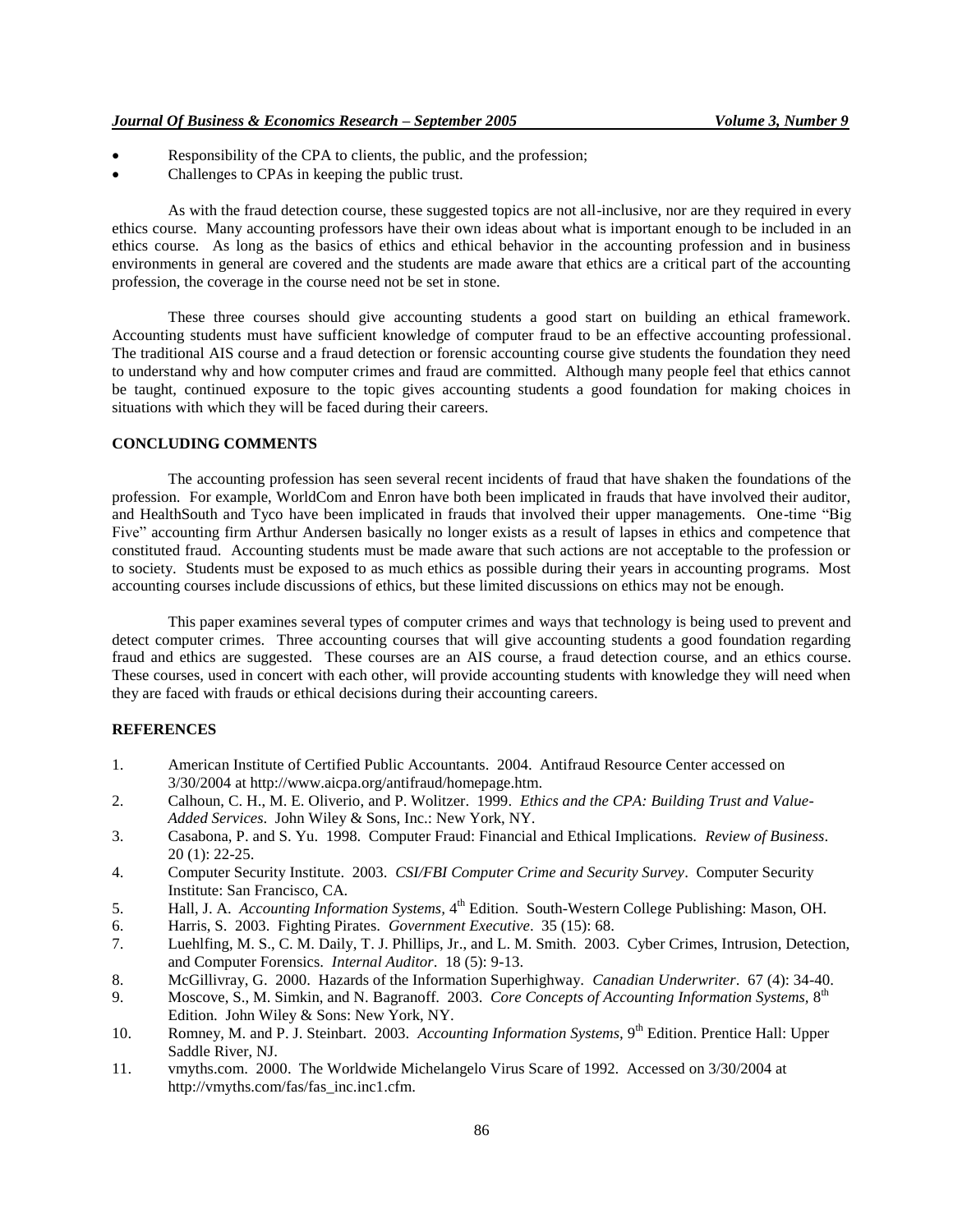- 12. Whitman, M. E. 2003. Enemy at the Gates: Threats to Information Security. *Communications of the ACM*. 46 (8): 91-95.
- 13. Zekany, K. E., L. W. Braun, and Z. T. Warder. 2004. Behind Closed Doors at WorldCom: 2001. *Issues in Accounting Education*. 19 (1): 101-117.

**NOTES**